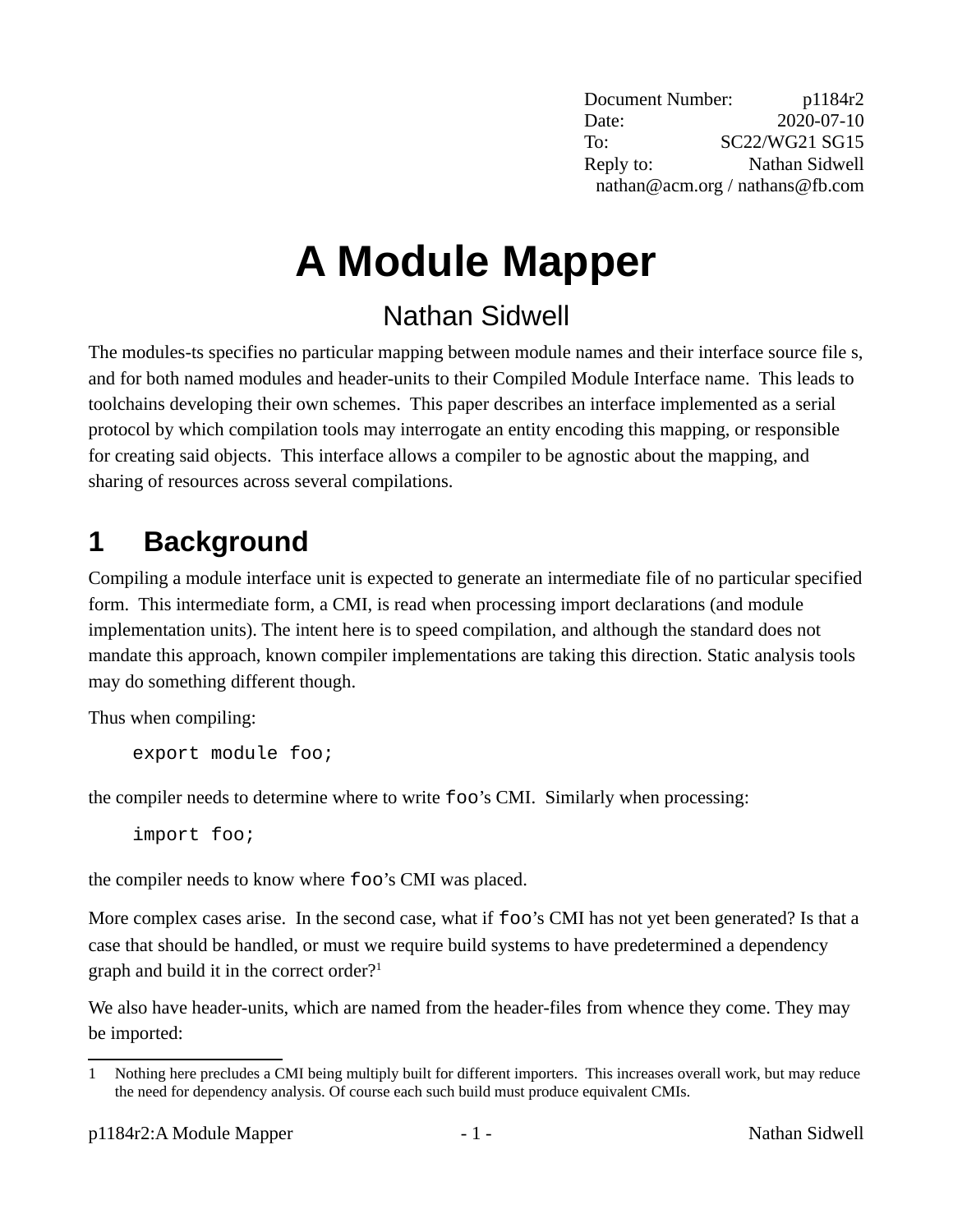import "foo.h";  $import$   $<$ baz.h>;

As header units export macros it is now longer to preprocess the source in isolation from reading in CMIs. This essentially makes it difficult for the dependency graph to be accurately determined up front, before any module compilation. Preprocessing requires reading in the macros from each legacy import before continuing. P1857:'Modules Dependency Discovery' documents various heuristics can be used to determine the dependency graph without full preprocessing.

A further issue is that #include directives may be translatated to import-declarations of the specified file as a header-unit. Determining whether to perform this translation is complex.

Thus we reduce to three questions:

- When exporting a module, where should the CMI be placed?
- When importing a module, where should the CMI be found?
- When including a header, should it be translated to an import?

## **2 Experimentation**

The GCC modules implementation began with a fixed mapping of module name to CMI filename, and a search path to look for them. This answered the loading question at the cost of forcing a particular naming scheme. When producing a CMI, the fixed mapping was used to write into the current directory. Options were added to manipulate the search path.

When searching for a CMI failed, the compiler spawned a user-provided wrapper program. That was tasked with making sure a repeated search would succeed (or return a failure). Options were added to control the wrapper program.

These met initial modest needs, but failed with the first customer, Boris Kolpackov, who wanted to have an arbitrary mapping and per-compilation control of the output file. Options were added to control mapping files and output names.

The addition of an include translation scheme indicated the implementation was on a path to a myriad of options, each a special case.

Conversations with Richard Smith & David Blaikie moved towards providing a distinct component in the compiler to handle these questions. In particular having some way of finding the dependency graph during compilation, because of the above mentioned interdependence of preprocessing and legacy header unit compilation. Fundamentally, the questions can be too complex to be solvable by a block of data given to the compiler before starting.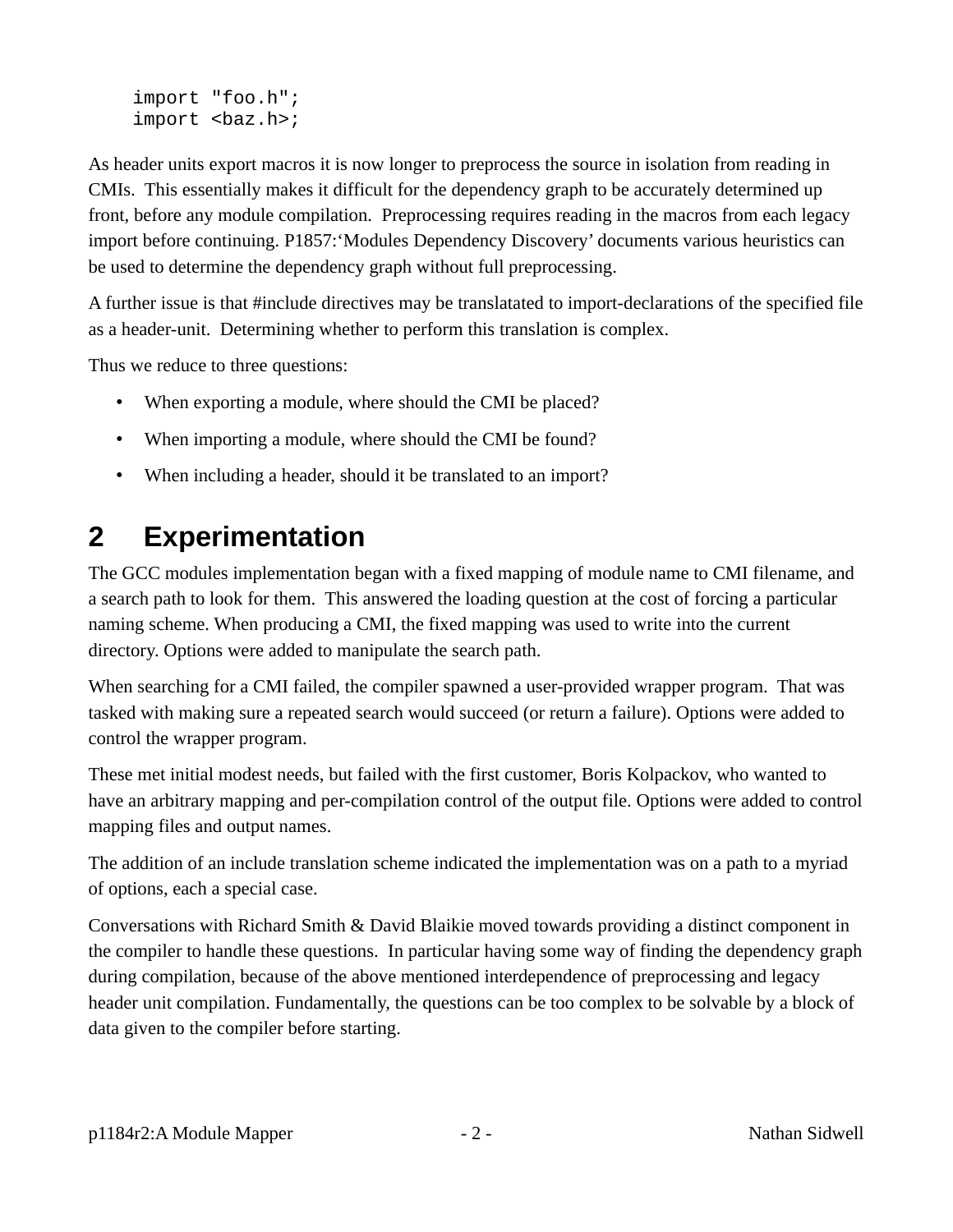Initially a plugin was considered, but that could mean different plugins for each compiler/build system combination. In considering how a plugin might work, a client/server architecture suggested itself.

# <span id="page-2-2"></span>**3 Client/Server**

The idea of a client-server scheme has the build system providing a server, and compilations may interact with that as clients. The build system acts as a cache of module-name/CMI-location tuples, and has more global visibility of the system. Compilations are simply concerned with processing a source file.

If adopted by multiple compilers, it would provide a uniform way in which module-aware build systems could interact with them.

A default scheme will be needed, and one is provided by a default server. Whether the defaults are correct, or whether it would be better implementing that directly in the compiler is an open question. Having it separated out does allow experimentation by non-compiler experts. The compiler itself is now agnostic about mappings.

The system model is of a build system directly, or indirectly, spawning compilation jobs. Those compilations connect to a server controlled by, or part of, the build system. The build system and compilations already have a mechanism for bulk data transfer, with a common naming scheme (I.e. the file system).

## <span id="page-2-1"></span>**3.1 What it is Not**

This is not a general-purpose compile server. The intent is that there is a one to one correspondence between build invocations and servers. A server instance is live only as long as the build it serves. Only the compilations of that particular build connect to that build's server invocation. The means by which that can be checked or enforced depends on the means of connection. For instance, if connection is by anonymous pipes, there can be no other connections. But that requires the pipe file descriptors to be propagated correctly from the build system to the compiler. Experience with GNUMake's jobserver shows that is brittle<sup>[2](#page-2-0)</sup>

It is not designed for a hostile environment. A shared filesystem is already presumed. The build system is invoked by the user, and therefore has (or should enforce) the access rights of that user. Obviously, if the build system runs as a different user, there is already a privilege escalation possibility, should it contain bugs. If connection is via named unix local sockets (AF\_UNIX), the file system can enforce connection rights. Of course that restricts connections to the local system. A distributing build system will need something different, for instance IP sockets. Clearly these should not be exposed to the external internet, and connection origins should be validated. The port number is not fixed, and could

<span id="page-2-0"></span><sup>2</sup> GNUMake needs to know the rule being invoked is subjob-like, requiring users to prefix a '+', if heuristics fail. If a sub job itself is a wrapper, it needs to ensure those file descriptors are passed on to the process(es) it invokes.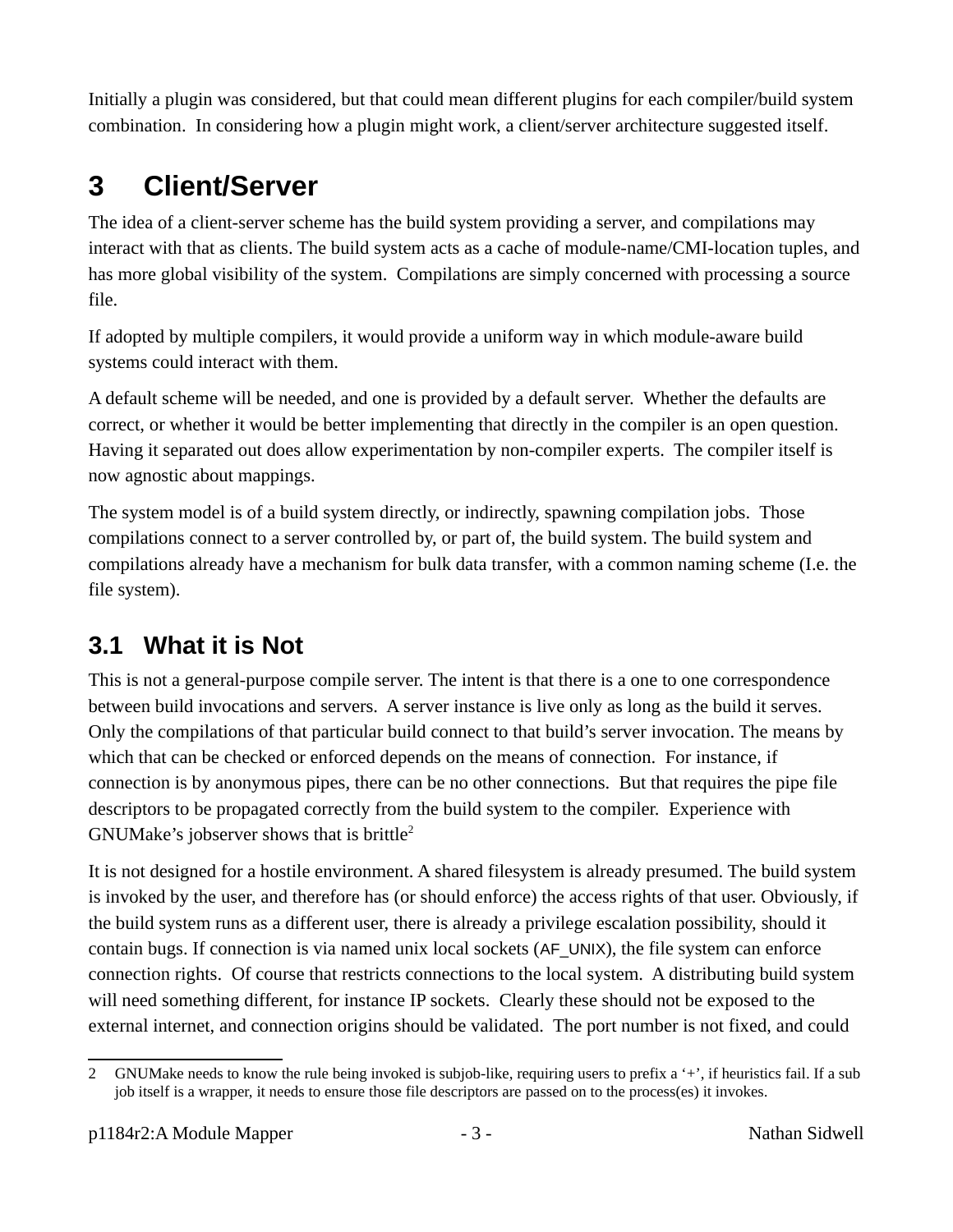be build-specific. As described in Section [4.6](#page-6-0), compilers may identify themselves via an identifier generated in an implementation-specific manner. It is not a cryptographically strong cookie. Merely a mechanism by which a build system can identify the target producing possibly new dependencies.

It is not a bulk transfer mechanism. As mentioned above, the compilations of a particular build will already have a bulk transfer mechanism to (a) get the sources to compile and (b) deliver the compiled object files to the linker. In common with header files, multiple compilations can use the same CMI file for importing. Further at least 2 module implementations use mmap to read the CMI, thus sharing physical memory pages, for concurrent compilations on a single system. Were CMIs delivered via this protocol, there would be a per-import bandwidth requirement, and per-import memory use.

# **4 The Protocol**

The protocol is a simple text-based query/response scheme. It is intended for use on systems sharing, or duplicating, a file system, and large objects (such as source or CMIs) are accessed via that. Connections are expected to be local, there is no encryption layer, or DOS defense. In order to reduce round trips, a batching mechanism is employed.

The compiler initiates connection and queries, the server responds. Every request has a response. It is line based and consists of whitespace-separated words. Messages consisting of no words are ignored.

Protocol completeness is not claimed. The version described in this r2 paper is incompatible with that of the r1 paper, but fortunately the initial handshake is sufficiently similar to notice the incompatibility and provide a diagnostic.

#### <span id="page-3-0"></span>**4.1 Environment**

The mechanism by which the compiler connects to the build system is not specified.

As mentioned in Section [3](#page-2-2), it is intended that the build system launches compilations, and can thereby inform them of how to connect. Also that they have a common view of a shared filesystem, and the build system knows the compiler's working directory.

As the server and the client share a file system (or a mechanism to transfer bulk data using common names), it is presumed that they share a common pathname convention. What that convention is, is currently unspecified. While URIs provide a well-defined resource naming scheme, they are too capable for the needs here, and might encourage cross-site interaction going against the restrictions outlined in Section [3.1](#page-2-1).

#### **4.2 Encoding Layer**

The encoding layer has seen the greatest change in this version. The ability to use tools such as netcat to probe an implementation remains.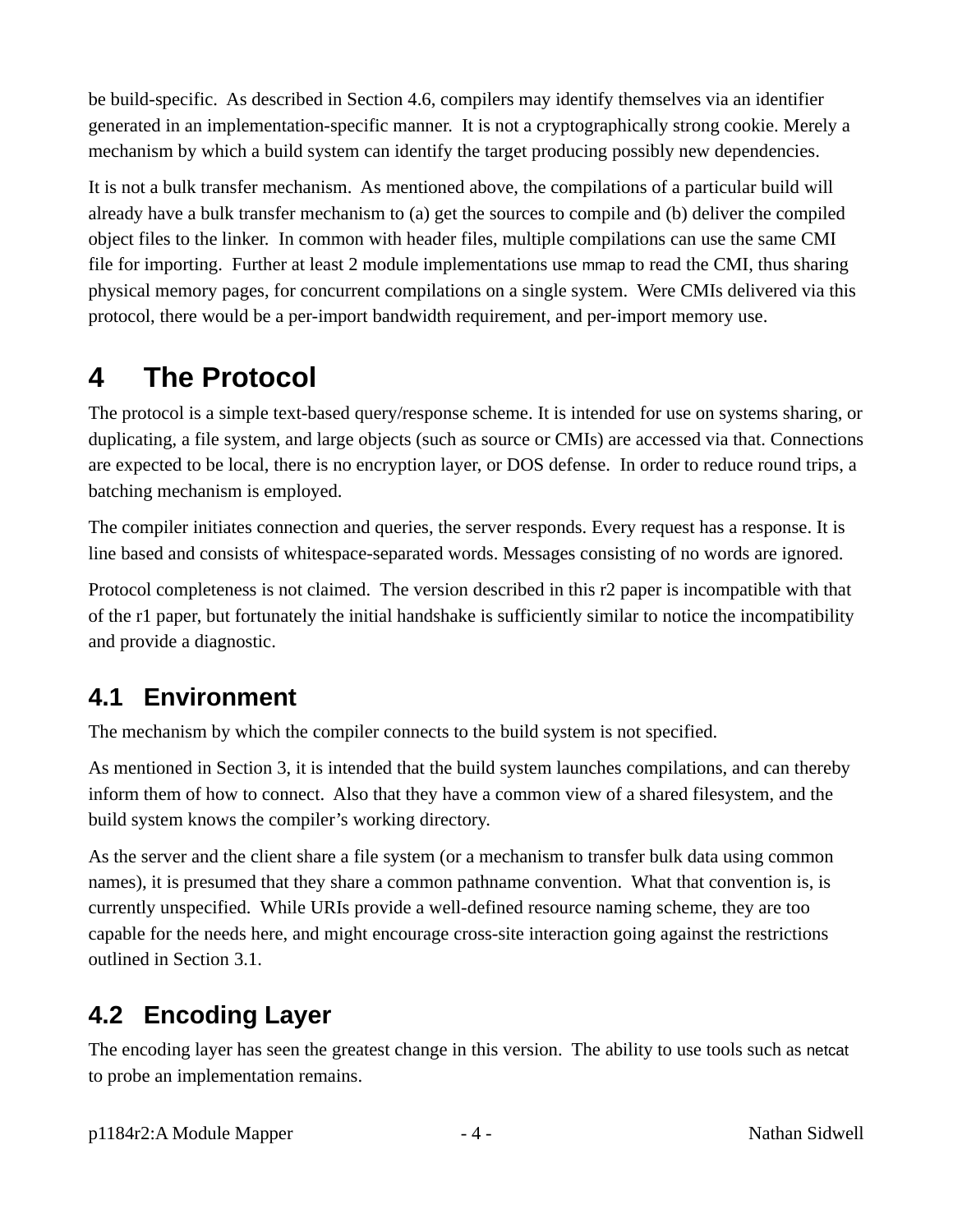Each message consists of a line of Unicode text encoded as UTF8<sup>[3](#page-4-0)</sup> octets, ending with a newline (0xa). The newline may be preceded by a continuation marker (see below). The message itself consists of an arbitrary number of words, separated by one or more space (0x20) or tab (0x9) characters. Words need not be quoted, if they only contain:

- Upper or lower case ASCII letters [0x41-05a] or [0x61-0x7a]
- Digits  $[0x30-0x39]$
- Plus  $(0x2b)$
- Minus (0x2d)
- Underbar (0x5f)
- Percent (0x25)
- Slash (0x2f)
- Dot  $(0x2e)$

Thus many pathnames do not require quoting. Words containing characters in the ranges [0x0-0x20] and above 0x7e must be quoted. Other words should be quoted.

Quoting is delimited by tick  $(0x27)$  characters. Within a quoted word, backslash  $(0x5c)$  is used as an escape mechanism. Within a quoted word, characters  $[0x-0x1f]$ ,  $0x27$ ,  $0x5c$  &  $0x7f$  must be escaped. Other characters may be escaped, but need not be. The following escapes are available:

- $\sqrt{(0x5c,0x27)}$  a tick  $(0x27)$
- $\sqrt{(0x5c,0x5c)}$  a backslash  $(0x5c)$
- $\ln (0x5c,0x6e)$  a new line  $(0xa)$
- \t  $(0x5c,0x64)$  a tab  $(0x9)$
- $\langle$ kex>{1,2} (0x5c,[0x30-0x39,0x61-0x66]{1,2} hex encoding

Any octet may be encoded by the hex encoding, which explicitly uses lower-case characters, and may be one or two hexadecimal digits. The shorter form may be used only when one digit is sufficient, and the next (unescaped) character could not be mistaken for one. Unicode characters that are encoded in multiple octets do not need escaping, and presumed correct. Thus any octets in the range [0x80-0xff] are simply passed in quoted words. Escaping is at the octet level, not the unicode character level.

The  $\ln$ ,  $\ln$ ,  $\ln$  and  $\ln$  encodings are mnemonically helpful to human readers of messages. Note that these encodings need not be used, the more generic hex encoding may be used in place.

<span id="page-4-0"></span><sup>3</sup> See below for non-utf8 filesystems.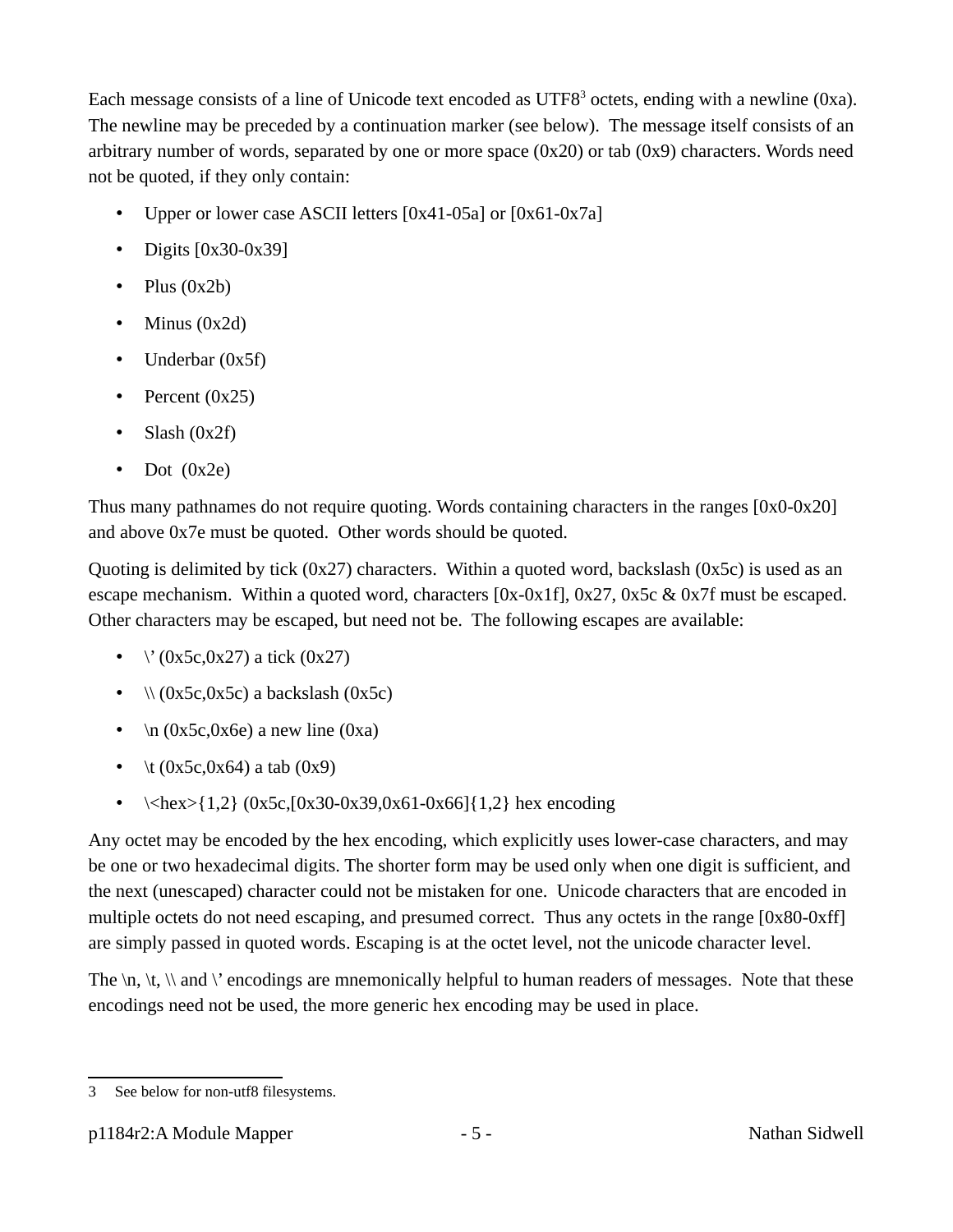Quoting behaviour may be initiated and terminated mid-word, there is no requirement that it encompass a whole word.

#### **4.2.1 Batching**

Messages may be batched into a single block. Continuation is indicated by ending a message with an unquoted space, semicolon (0x20,0x3b) immediately before the newline character. This indicates another message follows in the block. In this manner the message buffering layer does not need to lex or parse block contents to determine whether additional data should be waited for. If the last character received was a newline, and it wasn't immediately preceded by a semicolon, more characters are to be expected.

The responses to a batched set of requests must also be batched. A batch of one message is equivalent to an unbatched message.

In GCC's case, all top-level named-module imports are deferred until the end of preprocessing, and requested as a block at that point. C<sup>++</sup> parsing commences once that block request has been responded to.<sup>[4](#page-5-0)</sup> The compiler's memory footprint will essentially be that of a preprocessor when waiting, as no ASTs of the program will have been constructed, and nothing more than macro tables of imported header-units will have been read.

#### **4.3 Pathnames**

As mentioned above, the build system is in control of the compilations, and will have provided them with at least the source pathname to compile. Commonly the build system and compilation will share a common filesystem, and the former will know the latter's working directory. Thus pathnames are naturally meaningfully transferred from the server to the client.

Therefore pathames specify location in the compiler's view of the filesystem.

In a heterogeneous distributed build, the build system will still have knowledge of the compiler's filesystem but may need to apply extra-protocol pathname translation.

#### **4.3.1 Non-UTF8 Filesystems**

Some filesystems use a different encoding for their pathnames, (eg UTF16le). It would be awkward to reencode such pathnames to and from UTF8. Fortunately, in this version it is known what words of a message are filenames. The encoding layer is sufficient to pass through other character encodings, as it does not presume the UTF8 encoding for characters outside the ASCII set is valid UTF8 – the right escapes will be inserted to ensure end-to-end fidelity. Thus pathnames could use the system's character encoding (as mentioned in Section [4.1,](#page-3-0) they have a common pathnaming scheme).

<span id="page-5-0"></span><sup>4</sup> As you will infer, GCC preprocesses the entire token stream before C++ parsing.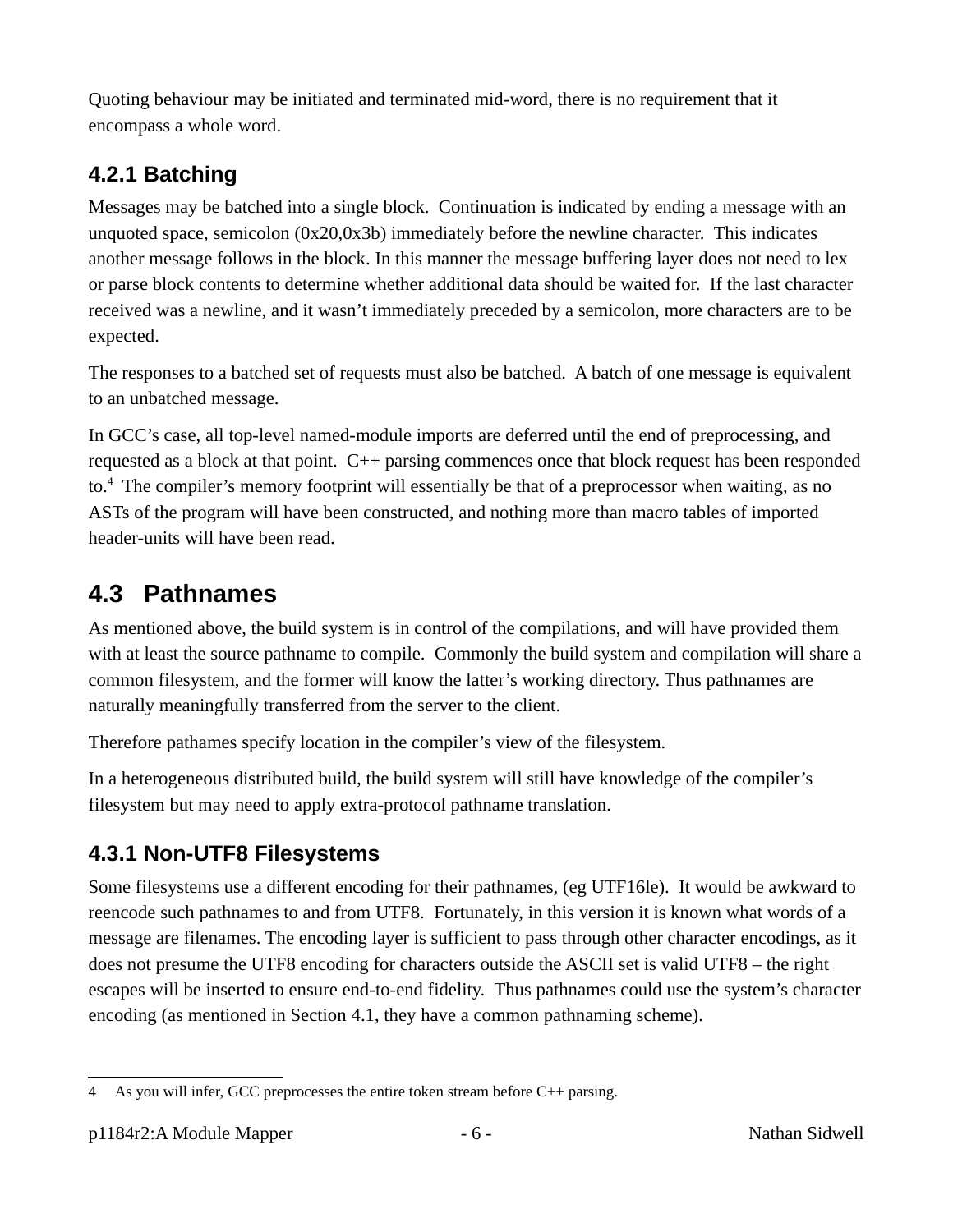There is also the complexity of header-unit names. These are derived from the pathname of the headerfile they derive from, and hence the filesystem's character encoding.

I am insufficiently versed in such subtlety of character encodings to suggest anything more than 'experimentation needed'.

#### <span id="page-6-3"></span>**4.4 Module Names**

There are two kinds of module names – those for named modules and those for header-units. These are distinguished by ensuring the latter unambiguously look like pathnames. Further, header-unit names must be resolved by the compiler to the header-file they correspond to.<sup>[5](#page-6-1)</sup>

Header-names are either absolute pathnames (using the local system convention), or the are forced to be relative paths by ensuring they begin with './' (or whatever the local system convention is for the current directory). Thus the named module 'bob' will have a module name of 'bob', but the header unit "bob" will have the name './bob', if it was found in the current directory. If it was found in the foo subdirectory, its name is still prefixed with './' as './foo/bob'.

#### **4.5 Errors**

If a request is malformed, or fails for some reason an error response is given. The format is

ERROR \$msg

The \$msg is a human readable word. Error codes are not used, as that proved awkward. Generally errors result in catastrophic failure to compile, and \$msg can be presented to the user .

It is unspecified whether such message text has been localized at the server side, or should be localized by the compiler.<sup>[6](#page-6-2)</sup>

#### <span id="page-6-0"></span>**4.6 Handshake**

The first request is a handshake:

HELLO \$ver \$agent [\$ident]

The protocol version number, \$ver, is currently 1. The \$agent identifies the compiler. I expect different compilers to require and produce incompatible CMIs. The final item, \$ident, is optional and intended to identify the particular compilation. The mechanism by which the compiler knows what \$ident to provide is unspecified, however it is recommended that the source file name be used as a default.

<span id="page-6-1"></span><sup>5</sup> The "" or <> quoting of the header-unit has been resolved at this point. To do otherwise would require the compiler and server have a common include path, and, for "", or the common include next extension require the indication of the file containing the import and/or its location within the include path.

<span id="page-6-2"></span><sup>6</sup> Experimentation with error codes showed them to be more awkward than useful. Perhaps an error code could be added as an optional component of the error response.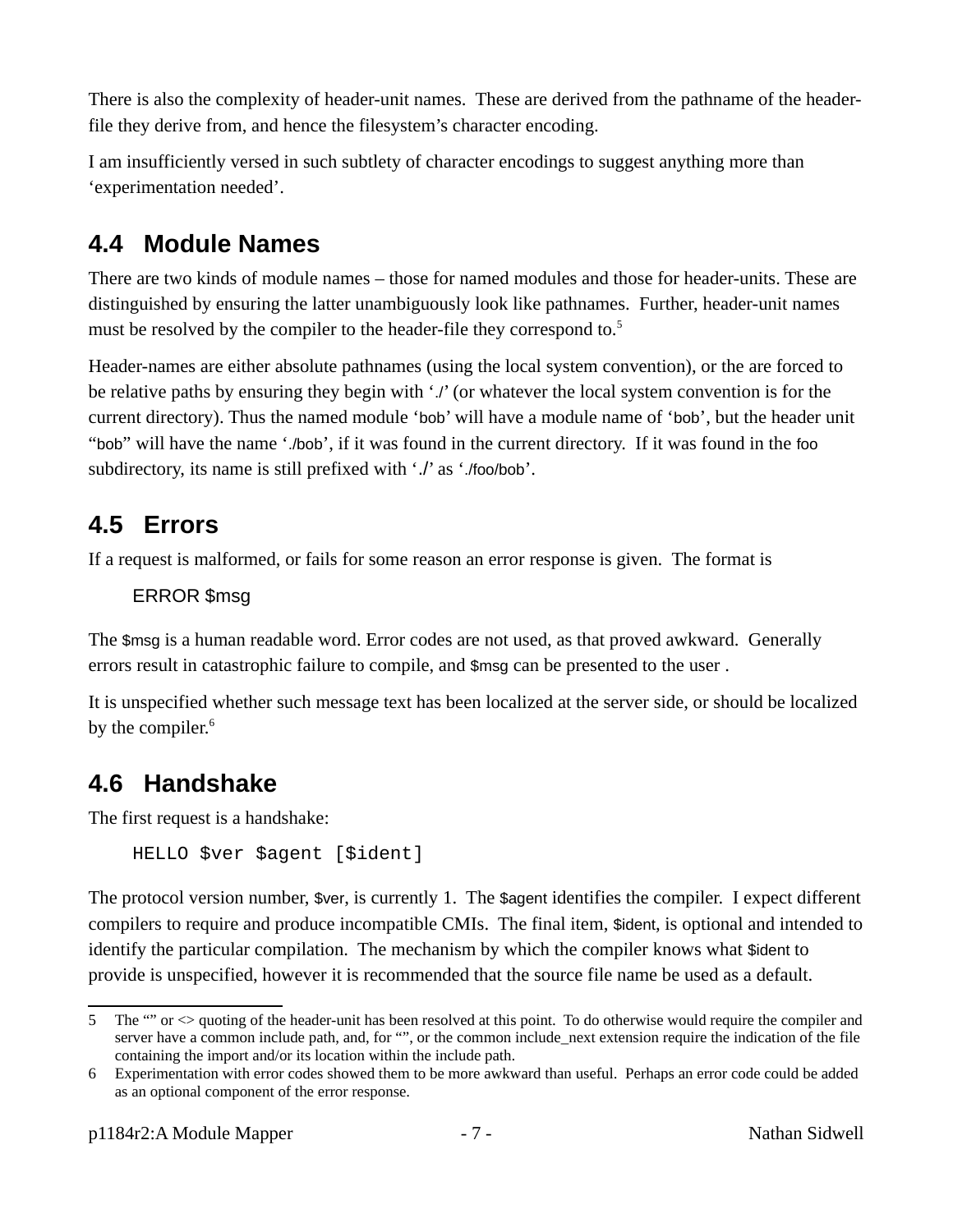The response is either:

HELLO \$ver \$agent

to indicate successful handshake. Again \$ver is currently 1. The \$agent word identifies the build system to the compiler. If connection fails the response is an ERROR.

It is currently unspecified how mismatched version numbers should be handled. A likely behaviour is that communication is restricted to the lowest version's set.

A successful handshake places the system in the connected state, where other requests can be made. There is no requirement for the handshake to be in a separate block to other requests – although, if the handshake fails those subsequent requests will each deliver an ERROR response.

A common use case is to batch the handshake with a module repository query:

HELLO 1 GCC quux.cc ; MODULE-REPO

and expecting a response similar to:

HELLO 1 gcc; MODULE-REPO gcm.cache

#### **4.7 Module Repository**

The concept of a repository of module CMIs is supported. All CMI pathnames are relative to this repository. The compiler issues a:

MODULE-REPO

request. The response will be:

MODULE-REPO [\$repo]

where \$repo is the optional path to the repository.

The default repository is '.', the compiler's working directory.

#### **4.8 CMI Mappings**

Two queries determine the name of a CMI given a module name:

MODULE-IMPORT \$module MODULE-EXPORT \$module

The specified module needs to be imported, or is being exported. A module implementation unit issues a MODULE-IMPORT for the module. The response is either:

p1184r2:A Module Mapper - 8 - 8 - Nathan Sidwell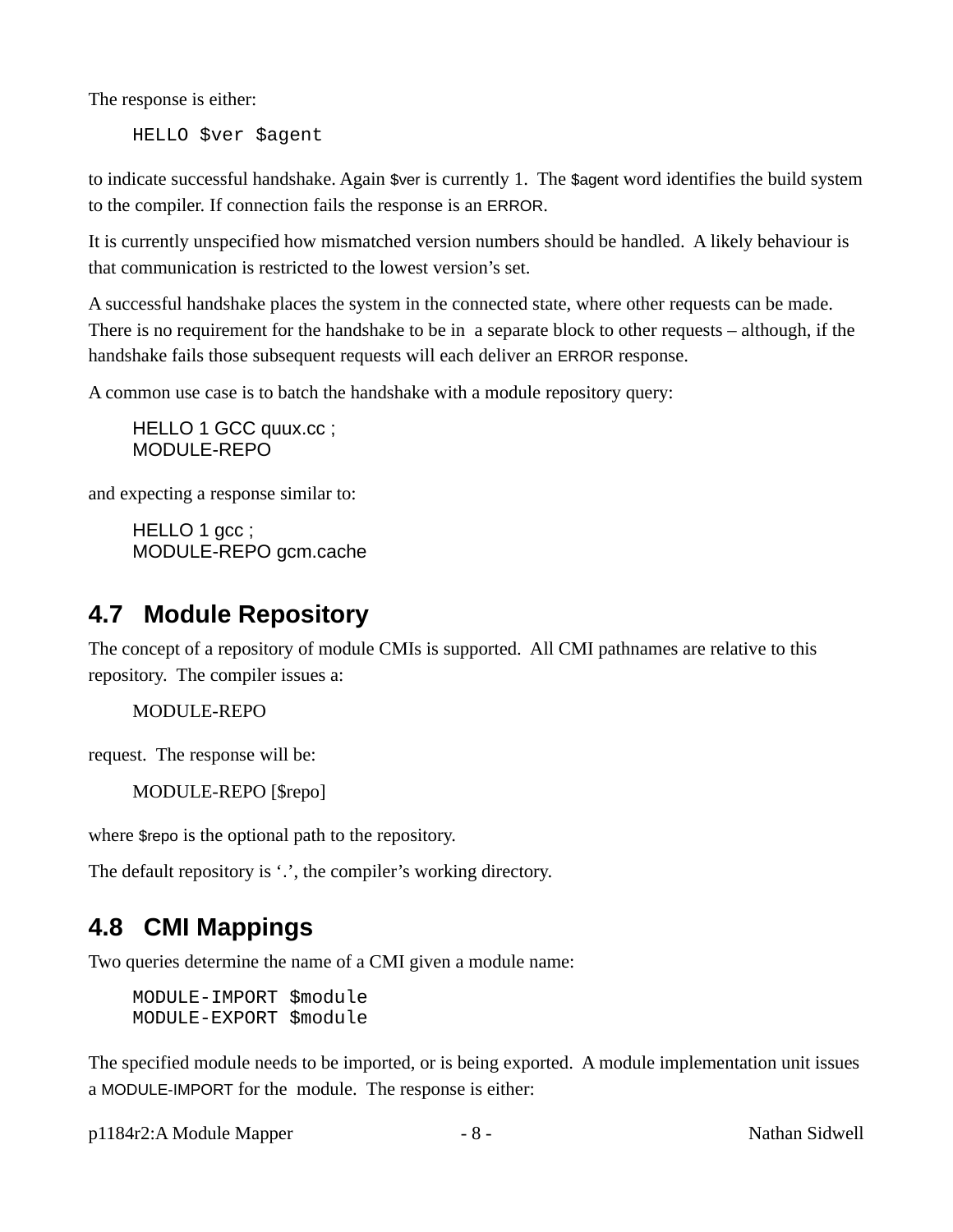MODULE-CMI \$cmi

or an ERROR.

When exporting a module, the completion of the export is via:

MODULE-DONE

which expects an 'OK' response. Note that the compilation may not have completed the object-file generation of the interface unit. This permits a build system to launch compilations depending on this module's CMI before the interface itself has completed compilation. If compilation of the module interface fails, the compiler need not explicitly inform the build system. It can simply exit (with some kind of error code).

Clearly, these requests implicitly give the server dependency information between the source being compiled and the module being imported or exported.

#### **4.9 Include Translation**

When processing an include directive, it is necessary to know whether to textually include the header or translate to an import declaration. The query is:

MODULE-INCLUDE \$header

where \$header is the to-be included header. The response is one of:

INCLUDE-TEXT

to textually include it,

INCLUDE-IMPORT

to import as a module, or:

MODULE-CMI \$cmi

to explicitly indicate the \$cmi to import. If the INCLUDE-IMPORT response is received, a MODULE-IMPORT request will need to be issued to determine the CMI name.

As mentioned in Section [4.4](#page-6-3) the header name has already been resolved to a file, using the compiler's include path. If the include path contains absolute pathnames, the queried header names could be absolute.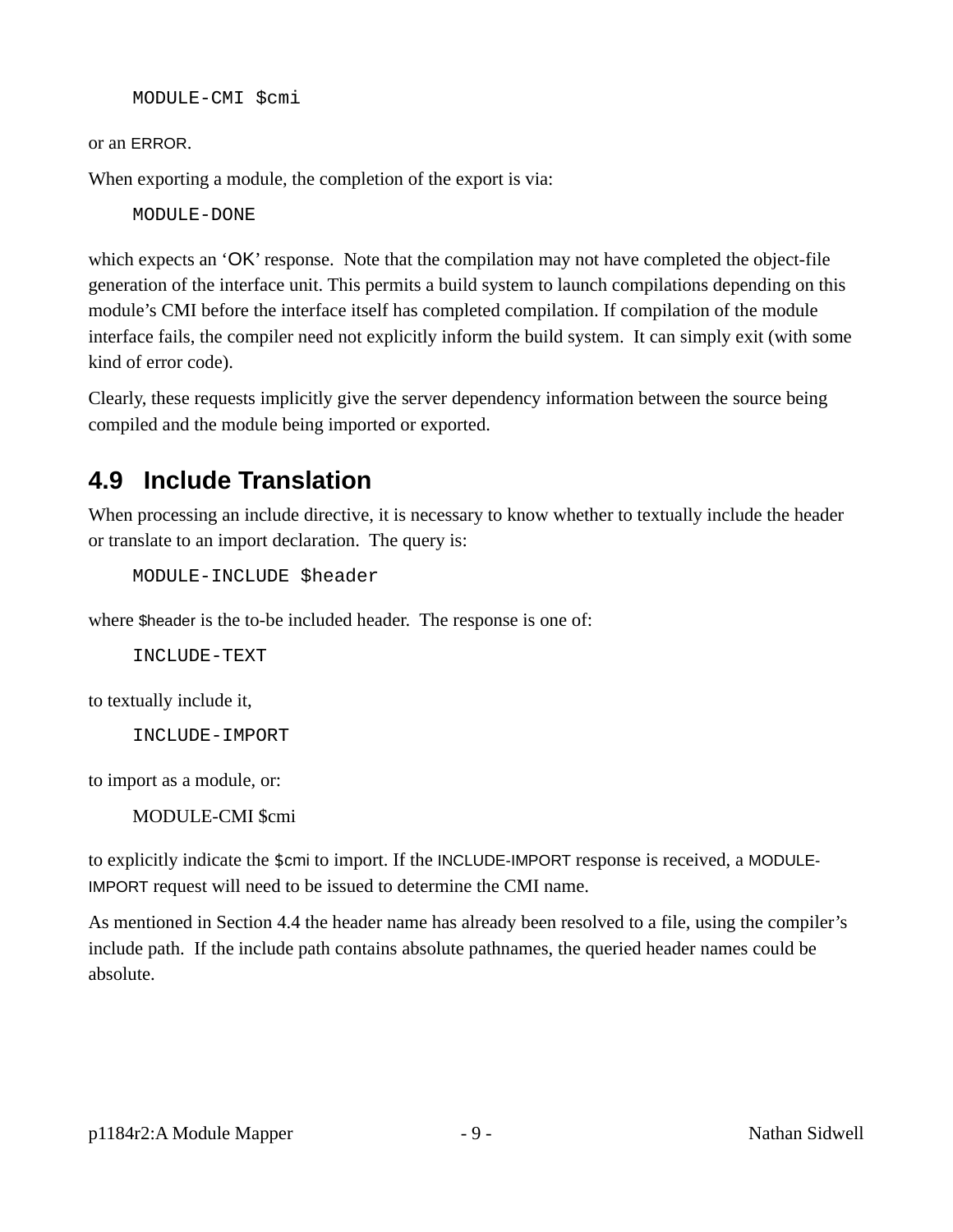## **4.10 Sample Implementation**

This is currently implemented as a  $C^{++}11$  library, libcody.<sup>[7](#page-9-0)</sup> This is used in GCC, replacing the horrible hack I previously had. In addition to supporting inter-process communication, libcody provides an inprocess mechanism, and that is now GCC's default (rather than fork a subprocess).

GCC continues to provide a default server program, but using libcody. It is no longer spawned by default.

The library provides connection helpers, but does not specify any particular syntax for that. The options are documented in the GCC manual, but are subject to change due to the experimental nature of this development.

The -fmodule-mapper=\$val option controls the mapper, allowing it to be invoked in one of the following ways:

- a file of tuples, or
- a pair of file descriptors (or a single bi-directional file descriptor)
- a local domain unix socket,<sup>[8](#page-9-1)</sup> or
- an ipv6 domain socket & port, or
- a program to spawn using stdin/stdout communication.

The tuple file is the least flexible scheme, requiring all potential questions to be answered before starting compilations.

A ident may be provided, which is used when initiating connection, and allows the build server to distinguish between compilations. It defaults to the source file name.

If no -fmodule-mapper option is given, the environment variable CXX\_MODULE\_MAPPER is queried for a value that, if present, matches -fmodule-mapper's argument form.

#### **4.11 Future Directions**

This protocol has been developed on a compilation system. Static analysis systems may want source rather than CMI locations. Experimentation might suggest such a use should be by new request kinds.

It may be profitable for the server to resolve include names, rather than have each compilation discover that anew. The (often negative) file system look ups within a complex build can accumulate to a noticeable extent.

<span id="page-9-0"></span><sup>7</sup> github.com/urnathan/libcody

<span id="page-9-1"></span><sup>8</sup> Other OS's could provide their own variant of local sockets.